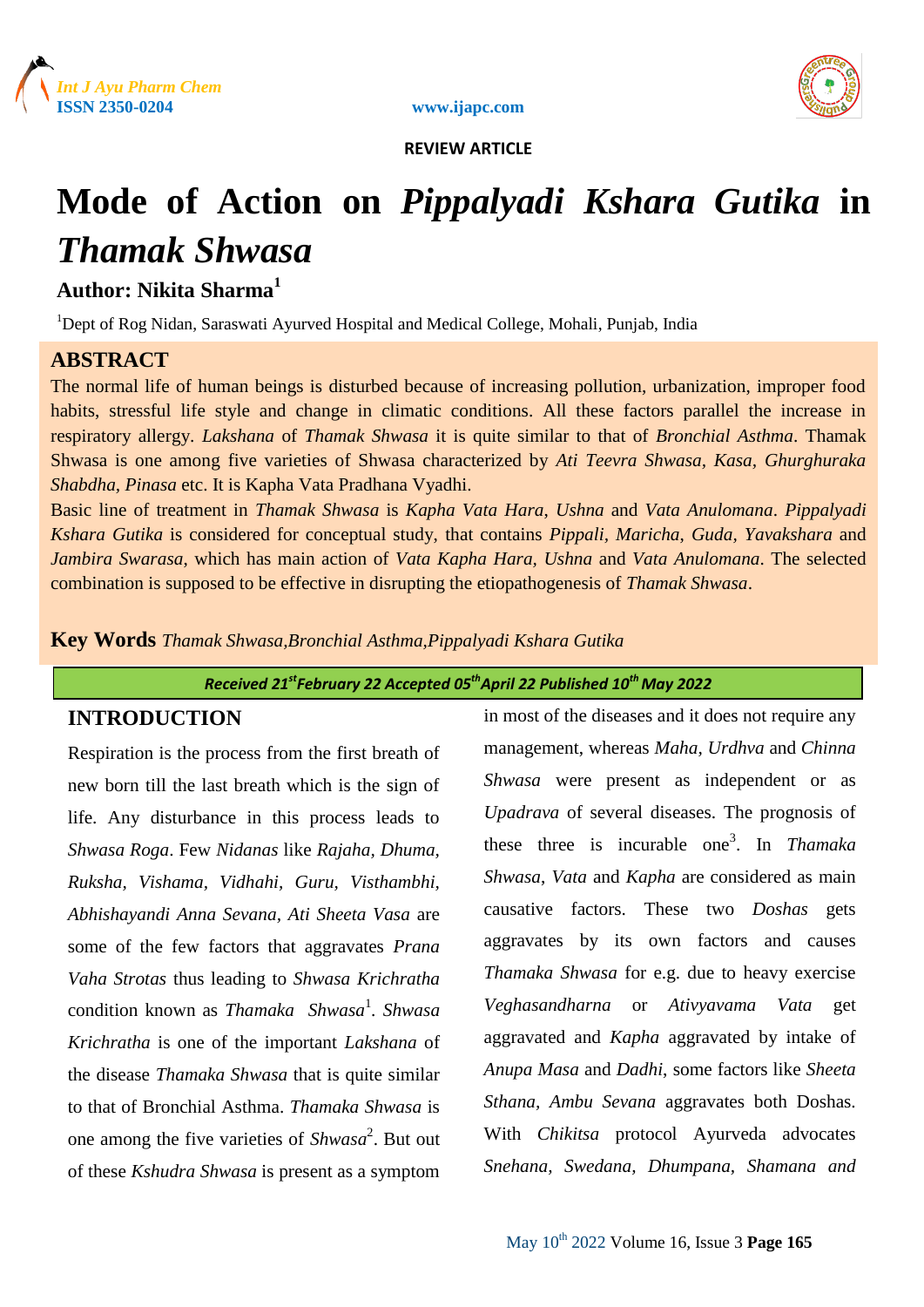





Shodhana line of treatment in *Thamaka Shwasa*<sup>4</sup>. Among these procedures we considered *Shamana* line of treatment that includes oral administration of medicine as it is very easy and cost effective where as *Shodhana* line of treatment is not possible in all patients and in all time (when strength of patient is good and disease is in *Pravara Vyadhi Bala* then *Shodhana* is to be followed). Here the drugs which are having *Vata Kapha Hara, Ushna and Vata-Anulomana* property are to be used in *Thamaka Shwasa*.

Plenty of research work has been carried out in relation to *Shamana* treatment as directed in ayurveda and their therapeutic effect is proved. Many more herbal combinations are described in ayurveda and their compressive action or wide action related to dominance of *Dosha*, Chronicity is yet to be explored. *Pippalyadi Kshara Gutika* is one such herbal combination mentioned in Gada Nigraha. It contains *Pippali, Maricha, Guda, Yava Kshara* and *Jambira Swarasa*. As per the line of treatment explained earlier. The selected combination is supposed to be effective in disrupting the etiopathogenesis of *Thamaka Shwasa*.

# *THAMAK SHWASA*

## **Defination-**

It is stated that '*Shwasa thi iti Shwasa*' 5 . It means to breathe, by which respiratory movement takes place. The word *Thamak Shwasa* is '*Thamakaccha Aska Shwasacha Thamak*  Shwasa<sup>26</sup>. Means difficulty to breath mainly during the night hours.

**Schemic representation of** *Samprapti***<sup>7</sup> -**

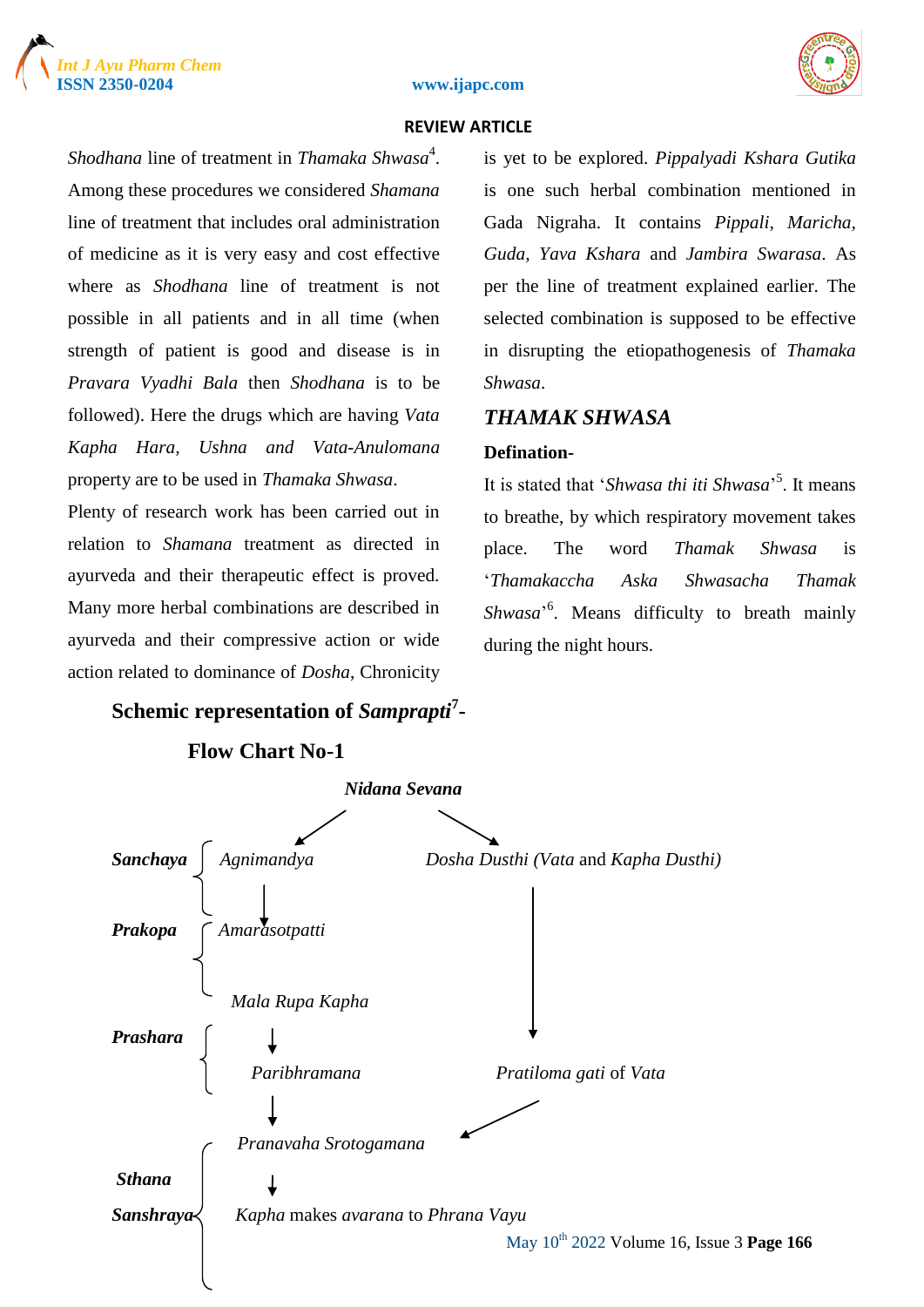![](_page_2_Picture_0.jpeg)

![](_page_2_Picture_1.jpeg)

![](_page_2_Picture_2.jpeg)

| <i>Prahana</i> try to overcome the <i>Avharana</i>                                                                                    |                                                                                                       |
|---------------------------------------------------------------------------------------------------------------------------------------|-------------------------------------------------------------------------------------------------------|
|                                                                                                                                       |                                                                                                       |
| Vyakthavastha ∫ Shwasa (Shwasavarodha, Shwasativriddhi, Ghurghurkam etc.)                                                             |                                                                                                       |
| Samprapti Ghataka-                                                                                                                    | $Pippyadi11$ –                                                                                        |
| Dosha- Kapha (Kledaka and<br>Avalambaka)                                                                                              | $\triangleright$ Rasa-Kathu<br>$\triangleright$ Guna-                                                 |
| And Vata (Prana<br>Vayu, Udana Vayu)                                                                                                  | Tikshana, Snigdha, Laghu<br>$\triangleright$ Virya-Ushana<br>$\triangleright$ Vipaka-Madhur           |
| Dushaya- Rasa Dhatu<br>Mandagni, Vishamagni<br>$A$ gni -                                                                              | Maricha <sup>12</sup> -                                                                               |
| Srotas- Prana, Anna, Udaka Vaha<br><b>Srotas</b>                                                                                      | $\triangleright$ Rasa-Kathu<br>$\triangleright$ Guna-Laghu, Tikshana<br>$\triangleright$ Virya-Ushana |
| <b>Types of Srotodusthi-</b><br>Sanga, Vimarga Gamana                                                                                 | Vipaka-Kathu                                                                                          |
| Adhisthana - Urah Pradesha<br>(Phuphusa)                                                                                              | Jambiri Nimboo <sup>13</sup> -<br>$\triangleright$ Rasa-Amla                                          |
| Udbhava Sthana - Amasaya<br>$(Vagbhat)^8$                                                                                             | $\triangleright$ Guna-Guru<br>$\triangleright$ Virya-Ushana<br>Vipaka-Amla                            |
| Pittasthana<br>$(Charaka)^9$                                                                                                          | Guda <sup>14</sup>                                                                                    |
| Rogamarga-Abhyantara                                                                                                                  | $\triangleright$ Rasa-Madhur<br>$\triangleright$ Guna-Guru, Snigdh                                    |
| <b>Drug Detail</b>                                                                                                                    |                                                                                                       |
| Pippalyadi Kshara Gutika <sup>10</sup><br><b>Table 1</b> Pippalyadi Kshara Gutika Ingredients And Method of Proportions <sup>16</sup> | Yavakshara <sup>15</sup> -<br>Guna-Laghu, Snigdha, Suksha<br>➤                                        |

| <b>Drugs</b>                                      | <b>Botanical name</b>    | Quantity                                |
|---------------------------------------------------|--------------------------|-----------------------------------------|
| Pippali                                           | Piper Longum             | $(1$ Karsha)                            |
| <b>Maricha</b>                                    | Piper Nigrum             | $(1$ Karsha)                            |
| <b>Yavakshara</b>                                 | -                        | $(1/2$ Karsha)                          |
| Guda                                              | $\overline{\phantom{0}}$ | (2 pal)                                 |
| Jambira Swarasa                                   | Citrus Limon             | $(1/2$ pal)                             |
| <b>Categories of Therapies in treatment-</b><br>٠ |                          | Shamana of Kapha but aggrevated Vata is |

## **Categories of Therapies in treatment-**

*Shamana* of *Kapha* and *Vata*

avoided

 *Shamana* of *Vata* but aggrevates *Kapha* preferred if essential in exceptional circumstances.

 *Virechana* is major line treatment for elimination of *Pitta Dosha* and it will also act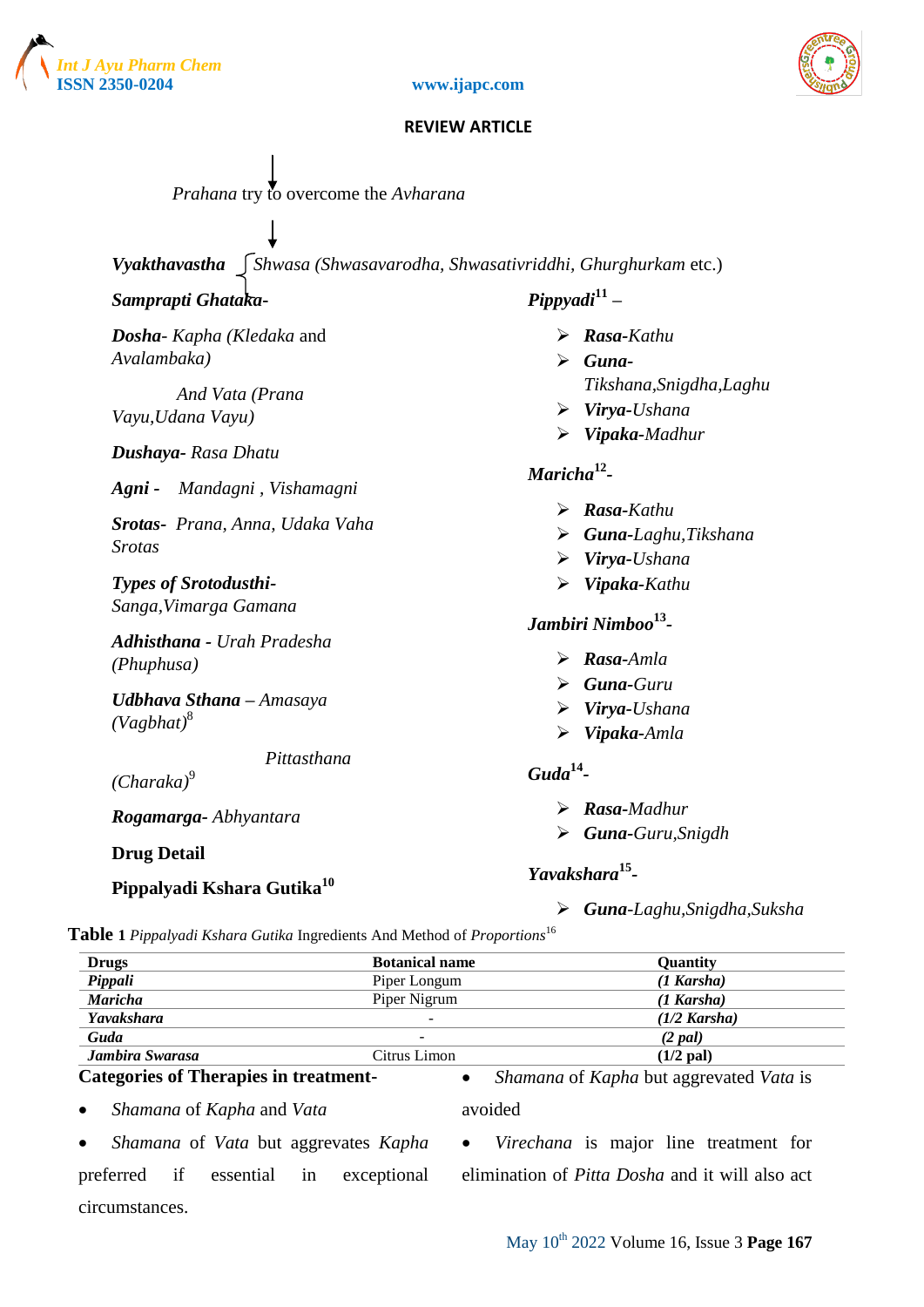![](_page_3_Picture_1.jpeg)

![](_page_3_Picture_2.jpeg)

on *Kapha* and *Vata dosha*.Thus action seen on all *Tridosha*.

 Here attempt is made on action of *Shamana Yoga* i.e *Pippalyadi Kshara* *Gutika.*

 So focus on alleviating *Vata* without agitating *Kapha* and balance *Kapha* which liquefy it and expel it from *Pranavaha Srothas*, without agitating *Vata.* Hence Drug of choice should be *Ushna veer*ya and *Vatanulomana*

## **MODE OF ACTION-**

Ingredients which breakdown *Vata* and *Kapha* and causes downward movement of *Vayu(vatanuloma)* are useful as medicines The selected combination is *Vata Kapha Hara* and *Vataanulomana.*

# **SPECIFIC ACTION OF EACH DRUG-**

 *Pippali* because of *Katu* it will decrease *Kapha* and because of *Snigdha* action it will decrease *Vata.*

 *Maricha* because of *Ushana Virya* it will decrease *Vata* and because of *Kathu,Ruksha,Tikshana* it will decrease *Kapha Jambira Swarasa* because of *Ushana* it will decrease *Kapha* and *Vata* 

 **Guda** because of *Guru, Snigdha guna* it will decrease *Vata* 

 *Yavakshara* because of *Laghu ,Snigdha guna* it will decrease *Vata* and *Kapha* and because of *Anulomana* decreases *Vata*.

## **DISCUSSION**

 The sum total properties of *Pippalyadi Kshara Gutika* are *Kathu* and *Madhur Rasa*, *Laghu* and *Tiksha Guna*, *Ushna Virya* (hot potency) and *Vatakaphagna* (decrease *Vata*  and *Kapha dosha), Anulomana*

 The *Gunas* of the Drug are *Laghu, Tikshana* which are antagonistic to the *Gunas* of *Kapha Dosha*, thereby normalises *Kapha dosh*. The *Virya* (potency) of this drug is *Ushna ,*whereas that of *Vata* is *Sheeta Guna* So it normalises *Vata Dosha*. All the ingredients of Pippalyadi Kshara Gutika have the quality to normalise or suppress the *Prakupitha Vata dosha* (vitiated Vata dosha) by *Ushna Virya*.

 *Agni Mandya* is corrected by *Pippali*. *Srotas* vitiated are *Pranavaha Srotas*,which are corrected by all the drug as they are *Shwasa Hara* and *Kasahara* which(decrease kapha).*Srotodusthy* is *Sanga*, which is relieved by *Ushna* properties and *Shwasahara*  property. *Adhistana* is *Amashaya* which is seat of *Kapha,* as the ingredient of *Pippalyadi Kshara Gutika* are *Kathu,Madhur Rasapradhana*, acting over *Kapha dosha* and *Amshaya* restoring the normal function of *Amashaya*. By this properties breaking of the *Samprapthi* takes place.

## **CONCLUSION**

In ayurvedic classics single or compound drugs are prescribed for the management of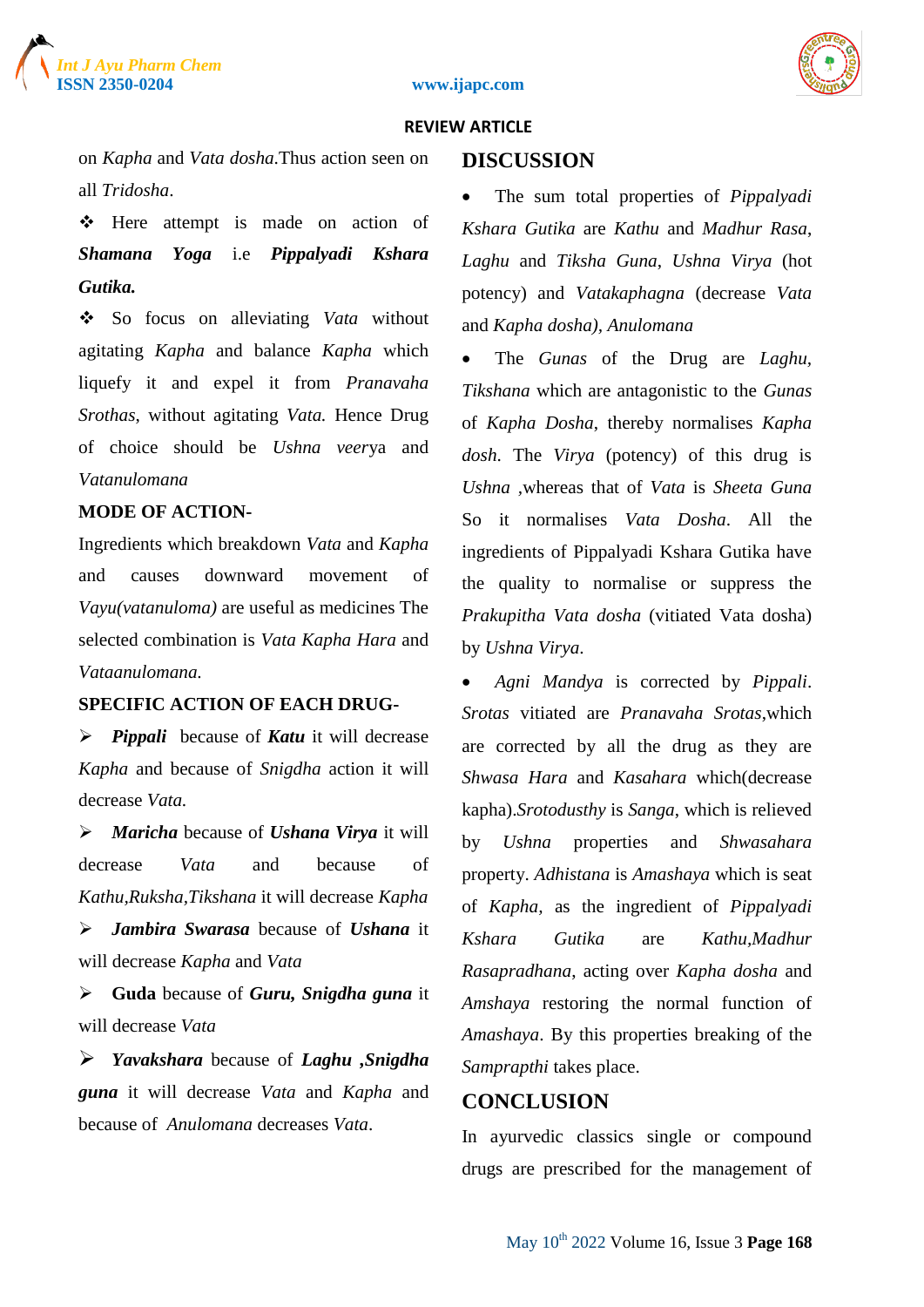![](_page_4_Picture_0.jpeg)

![](_page_4_Picture_1.jpeg)

![](_page_4_Picture_2.jpeg)

*Thamak Shwasa* mainly due to *Kapha Vata doshaghnata* and *Shwasa Kasa Hara* properties.The drug having similar properties are included which act on Pranavaha Srotas.So considered *Pippalyadi Kshara Gutika* which will act on *Pranavaha Stotas* and subside *Thamak Shwasa.*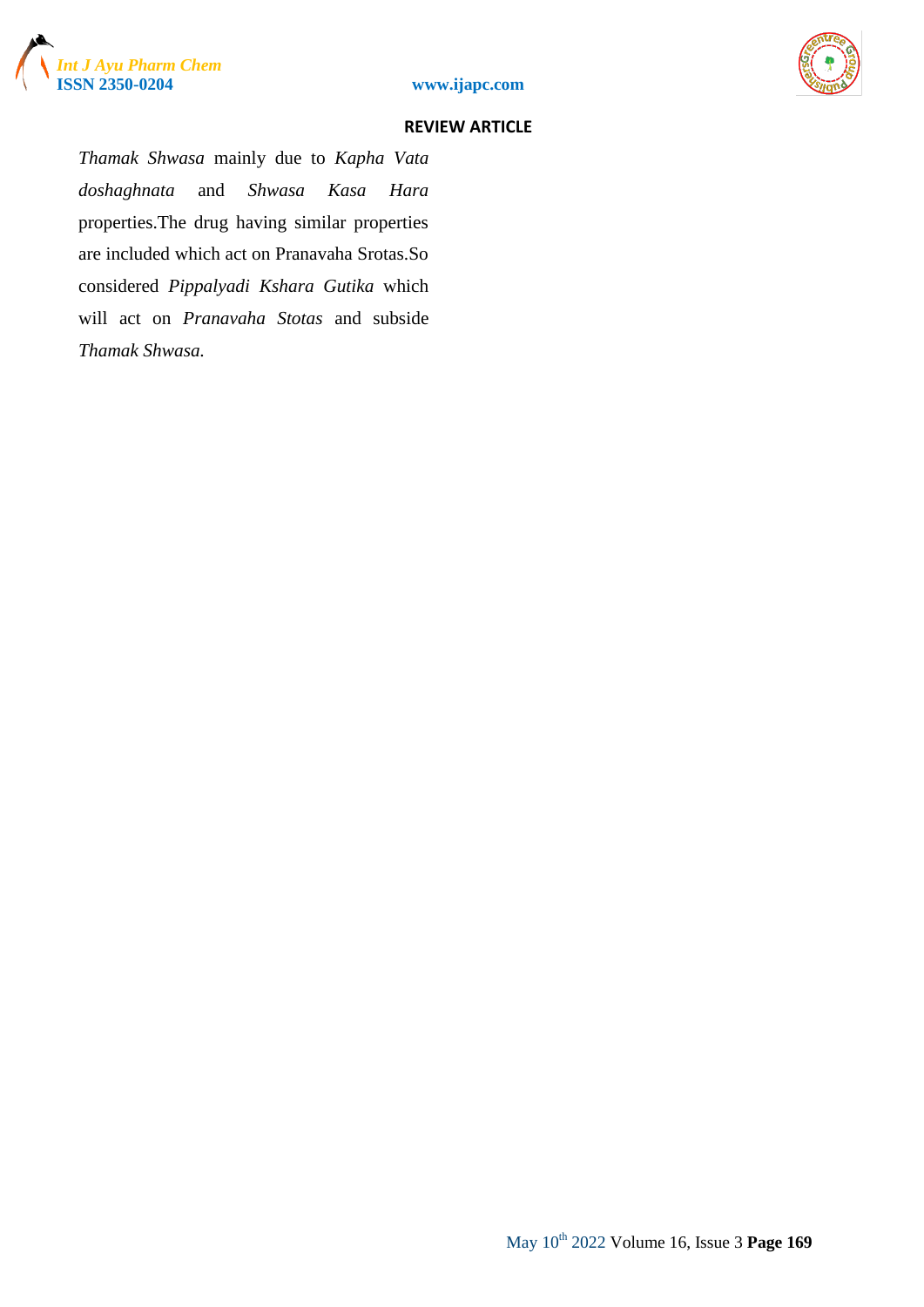![](_page_5_Picture_0.jpeg)

![](_page_5_Picture_1.jpeg)

![](_page_5_Picture_2.jpeg)

## **REFERENCES**

1. Pt.Hari Sadasiva Shastri Paradakara Bhisadacharya edited Asthangahridaya, with Sarvangasundari commentary of Arunadatta, Published by Chaukhamba Surbharati PrakashanVaranasi, Reprint Edition-2010, Nidana Sthana, Chapter No-4, Sloka No-2, Page No-472.

2. Acharya Vidyadhar Shukla and Prof. Ravi Dutt Tripathi edited Charaka Samhita text with Hindi commentary along with special delebration by Vaidyamanorama,  $Vol-2^{nd}$ Published by Chaukhamba Sanskrit Pratishthan, Reprint Edition-2006, Chikista Sthana, Chapter No-17, Sloka No-8, Page No-417.

3. Acharya Vidyadhar Shukla and Prof. Ravi Dutt Tripathi edited Charaka Samhita text with Hindi commentary along with special delebration by Vaidyamanorama, Vol-2<sup>nd</sup> Published by Chaukhamba Sanskrit Pratishthan, Reprint Edition-2006, Chikista Sthana, Chapter No-17, Sloka No-147, Page No-435.

**4.** Sri Vaidya Sodhala edited Gadanigraha with Vidyotine Hindi commentary by Sri Indradeva Tripathi, edited by Sri Ganga Sahaya Pandeya, Part-1 (Prayogakhand), Publisher by Chaukambha Sanskrit Samstan, Edition-4<sup>th</sup>-2003, Chapter-4, Sloka No-151-152, Page No-242.

5. Acharya Vidyadhar Shukla and Prof. Ravi Dutt Tripathi edited Charaka Samhita text with Hindi commentary along with special delebration by Vaidyamanorama,  $Vol-2^{nd}$ Published by Chaukhamba Sanskrit Pratishthan, Reprint Edition-2006, Chikista Sthana, Chapter No-17, Sloka No-13-16, Page No-418.

6. Pt.Hari Sadasiva Shastri Paradakara Bhisadacharya edited Asthangahridaya, with Sarvangasundari commentary of Arunadatta, Published by Chaukhamba Surbharati PrakashanVaranasi, Reprint Edition-2010, Nidana Sthana, Chapter No-4, Sloka No-2, Page No-472.

7. Acharya Vidyadhar Shukla and Prof. Ravi Dutt Tripathi edited Charaka Samhita text with Hindi commentary along with special delebration by Vaidyamanorama,  $Vol-2^{nd}$ Published by Chaukhamba Sanskrit Pratishthan, Reprint Edition-2006, Chikista Sthana, Chapter No-17, Sloka No-69, Page No-426.

8. Acharya Vidyadhar Shukla and Prof. Ravi Dutt Tripathi edited Charaka Samhita text with Hindi commentary along with special delebration by Vaidyamanorama, Vol-2<sup>nd</sup> Published by Chaukhamba Sanskrit Pratishthan, Reprint Edition-2006, Chikista Sthana, Chapter No-17, Sloka No-147, Page No-435.